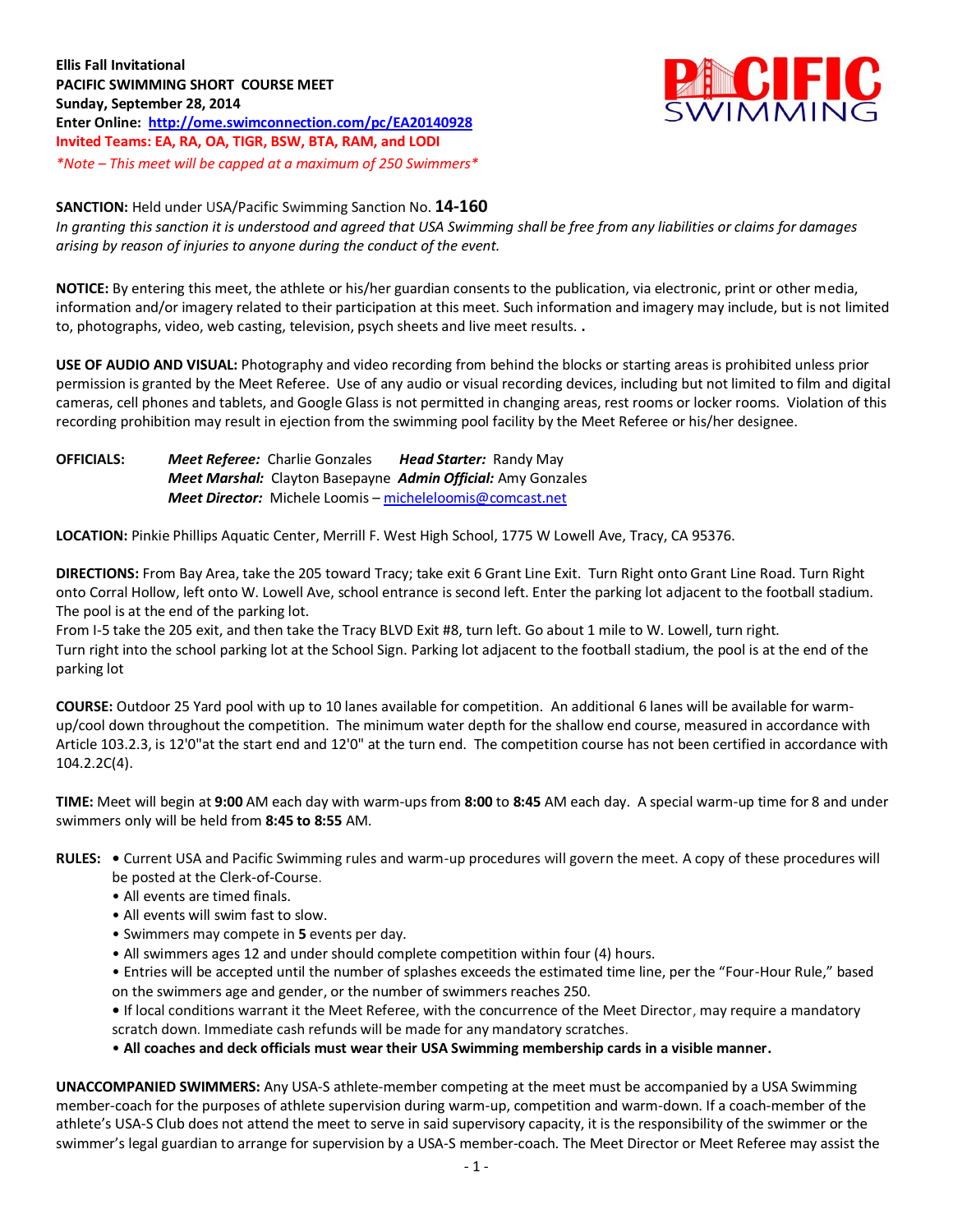swimmer in making arrangements for such supervision; however, it is recommended that such arrangements be made in advance of the meet by the athlete's USA-S Club Member-Coach.

**RACING STARTS:** Swimmers must be certified by a USA-S member-coach as being proficient in performing a racing start, or must start the race in the water. It is the responsibility of the swimmer or the swimmer's legal guardian to ensure compliance with this requirement.

**RESTRICTIONS:** • Smoking and the use of other tobacco products is prohibited on the pool deck, in the locker rooms, in spectator

seating, on standing areas and in all areas used by swimmers, during the meet and during warm-up periods.

- Sale and use of alcoholic beverages is prohibited in all areas of the meet venue.
- No glass containers are allowed in the meet venue.
- No propane heater is permitted except for snack bar/meet operations.
- All shelters must be properly secured.

• Except where venue facilities require otherwise, changing into or out of swimsuits other than in locker rooms or other designated areas is not appropriate and is strongly discouraged.

• Destructive devices, to include but not limited to, explosive devices and equipment, firearms (open or concealed), blades, knives, mace, stun guns, and blunt objects are strictly prohibited in the swimming facility and its surrounding areas. If observed, the Meet Referee and his/her designee may ask that these devices be stored safely away from the public or removed from the facility. Law enforcement officers (LEO) are exempt per applicable laws.

**ELIGIBILITY:** • Swimmers must be current members of USA-S and enter their name and registration number on the meet entry card as they are shown on their Registration Card. If this is not done, it may be difficult to match the swimmer with the registration and times database. The meet host will check all swimmer registrations against the SWIMS database and if not found to be registered, the Meet Director shall accept the registration at the meet (a \$10 surcharge will be added to the regular registration fee). Duplicate registrations will be refunded by mail.

• Swimmers in the "A" Division must have met at least the listed "A" time standard. Swimmers in the "B" Division must have met at least the listed "B" time standard. All entry times slower than the listed "B" time standard will be in the "C" Division.

- Entries with **"**NO TIME" will be **ACCEPTED except in the Open 500 Freestyle**.
- Entry times submitted for this meet will be checked against a computer database and may be changed in accordance with Pacific Swimming Entry Time Verification Procedures.
- Disabled swimmers are welcome to attend this meet and should contact the Meet Director or Meet Referee regarding any special accommodations on entry times and seeding per Pacific Swimming policy.
- Swimmers 19 years of age and over may compete in the meet for time only, no awards. Such swimmers must have met standards for the 17-18 age group.
- The swimmer's age will be the age of the swimmer on the first day of the meet.

**ENTRY PRIORITY:**Entries from members of Ellis Aquatics, Ripon Aquatics, Oakdale Aquatics, Tiger Aquatics, Brentwood Seawolves, Blue Tide Aquatics, Stockton Swim Club, and Lodi Swim Club are eligible. This meet will be capped at 250 swimmers. Entry deadline is September 17, 2014.

**ENTRY FEES:** \$10.00 per swimmer. Entries will be rejected if payment is not sent at time of request. Relays are \$10 with relay cards due by 10:00 am.

**ONLINE ENTRIES:** To enter online go to **<http://ome.swimconnection.com/pcEA20140928>** to receive an immediate entry confirmation. This method requires payment by credit card. Swim Connection, LLC charges a processing fee for this service, equal to \$1 per swimmer plus 5% of the total Entry Fees. Please note that the processing fee is a separate fee from the Entry Fees. If you do not wish to pay the processing fee, enter the meet using a mail entry. **Entering online is a convenience, is completely voluntary, and is in no way required or expected of a swimmer by Pacific Swimming.** Online entries will be accepted through Friday, September 19, 2014

**MAILED ENTRIES**: Entries must be on the attached consolidated entry form. Forms must be filled out completely and printed clearly with swimmers best time. Entries must be postmarked by midnight, Wednesday, September 17, 2014. No late entries will be accepted. **No refunds will be made, except mandatory scratch downs**. Requests for confirmation of receipt of entries should include a self-addressed envelope.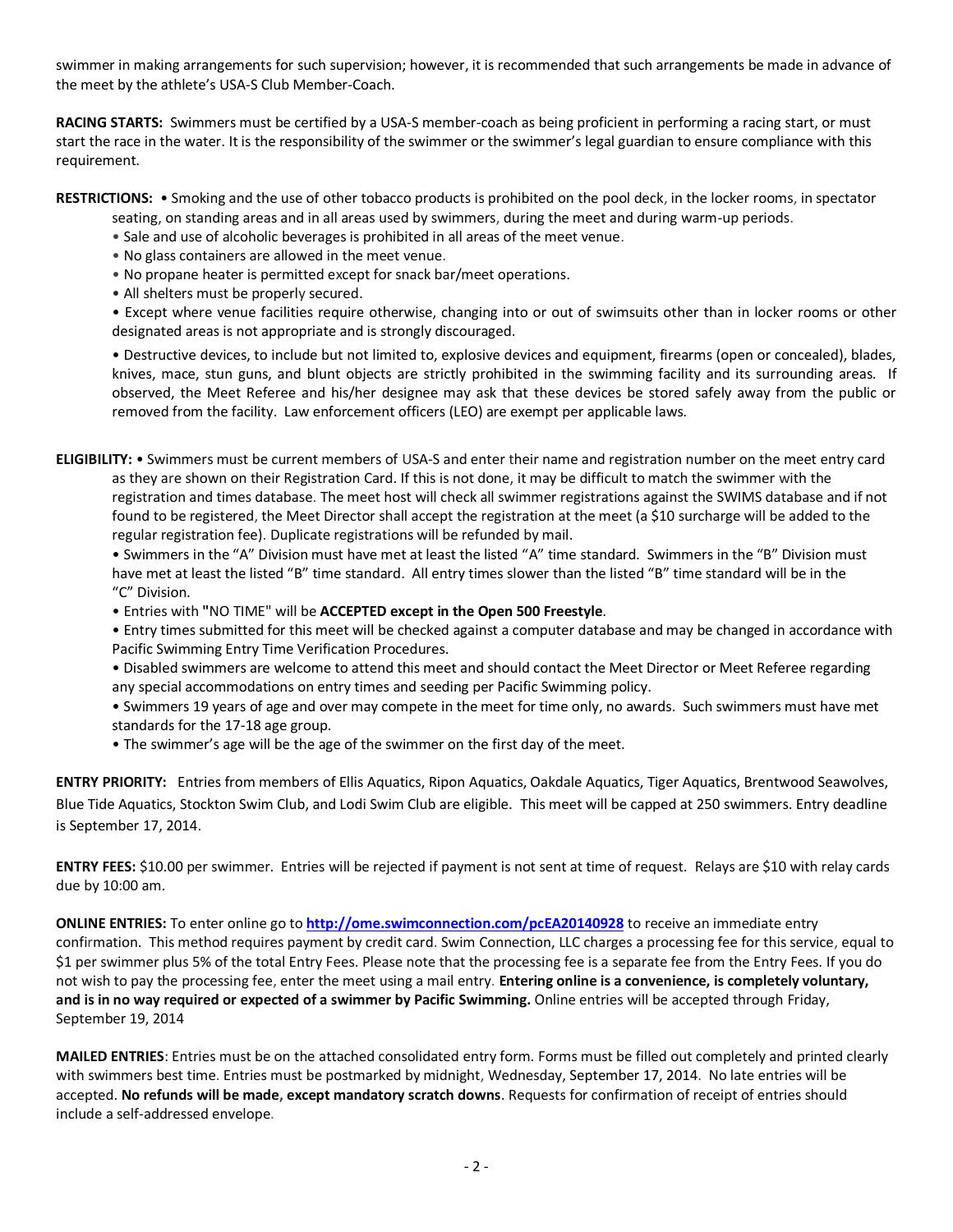**CHECK-IN:** The meet will be deck seeded. Swimmers must check-in at the Clerk-of-Course. Close of check-in for all individual events shall be no more than 60 minutes before the estimated time of the start of the first heat of the event. No event shall be closed more than 30 minutes before the scheduled start of the session. Swimmers who do not check in will not be seeded and will not be allowed to compete in that event.

**SCRATCHES:** Any swimmers not reporting for or competing in an individual timed final event shall not be penalized. Swimmers who must withdraw from an event after it is seeded are requested to inform the referee immediately.

**AWARDS:** None.

## **ADMISSION:** Free.

**SNACK BAR & HOSPITALITY:** A limited snack bar will be available throughout the competition. Coaches and working deck officials will be provided a light lunch. Hospitality will serve refreshments to timers and volunteers.

**MISCELLANEOUS:** No overnight parking is allowed. Facilities will not be provided after meet hours.

**MINIMUM OFFICIALS:** The Meet Referee shall conduct an inventory of Officials and shall compare the number of swimmers entered against the number of Officials that worked representing each team per day of the meet. Those teams who have not provided sufficient Officials in a day of the meet, in accordance with the table below, will be fined \$100 per missing Official per day.

| Number of swimmers entered in<br>meet per team per day | Number of trained and carded officials<br>required |
|--------------------------------------------------------|----------------------------------------------------|
| $1 - 10$                                               |                                                    |
| $11 - 25$                                              |                                                    |
| $26 - 50$                                              |                                                    |
| 51-75                                                  |                                                    |
| 76-100                                                 |                                                    |
| Every 20 Swimmers over 100                             |                                                    |

|             | <b>EVENT SUMMARY</b> |             |
|-------------|----------------------|-------------|
| 8 and Under | 12 and Under         | 13 and Over |
|             | 100 IM               | 200 IM      |
| 25 Back     | 50 Back              | 100 Back    |
| 25 Fly      | 50 Fly               | $100$ Fly   |
| 25 Breast   | 50 Breast            | 100 Breast  |
| 25 Free     | 50 Free              | 100 Free    |
| 500 Free*   | 500 Free*            | 500 Free*   |
|             | 200 M.R              | 200 M.R.    |

**\*Minimum qualification time for 500 FR is 9-10 Pacific Swimming B time: Girls/Boys – 8:30.49 Swimmers not meeting the 500 Free minimum time criteria will be removed from that event.**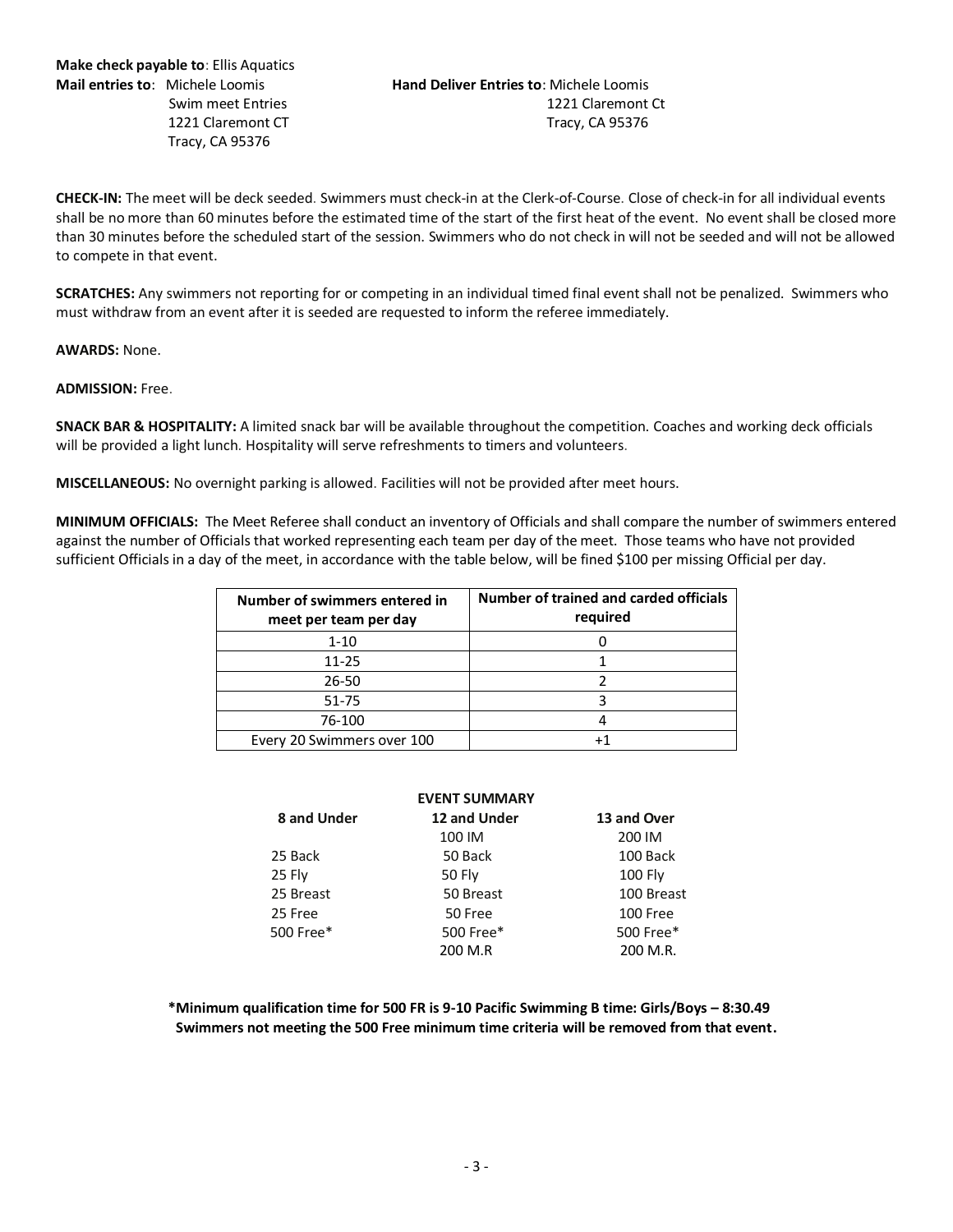| <b>GIRLS EVENT#</b>     | <b>EVENT</b>                     | <b>BOYS EVENT#</b>      |  |  |  |  |
|-------------------------|----------------------------------|-------------------------|--|--|--|--|
| $\mathbf{1}$            | 13 and Over 200 IM               | $\overline{\mathbf{c}}$ |  |  |  |  |
| 3                       | 12 and Under 100 IM              | 4                       |  |  |  |  |
| 5                       | 8 & Under 25 Back                | $\boldsymbol{6}$        |  |  |  |  |
| $\overline{\mathbf{z}}$ | 12 and Under 50 Back             | 8                       |  |  |  |  |
| 9                       | 13 & Over 100 Back               | 10                      |  |  |  |  |
| 11                      | 8 and Under 25 Fly               | 12                      |  |  |  |  |
| 13                      | 12 and Under 50 Fly              | 14                      |  |  |  |  |
| 15                      | 13 and Over 100 Fly              | 16                      |  |  |  |  |
| 17                      | 8 and Under 25 Breast            | 18                      |  |  |  |  |
| 19                      | 12 and Under 50 Breast           | 20                      |  |  |  |  |
| 21                      | 13 and Over 100 Breast           | 22                      |  |  |  |  |
| 23                      | 8 and Under 25 Free              | 24                      |  |  |  |  |
| 25                      | 12 and Under 50 Free             | 26                      |  |  |  |  |
| 27                      | 13 and Over 100 Free             | 28                      |  |  |  |  |
| 29                      | 500 Free Open *                  | 30                      |  |  |  |  |
| 31                      | 12 and Under<br>200 Medley Relay | 32                      |  |  |  |  |
| 33                      | 13 and Over<br>200 Medley Relay  | 34                      |  |  |  |  |

**\*Minimum qualification time for 500 FR is 9-10 Pacific Swimming B time: Girls/Boys – 8:28.19 Swimmers not meeting the 500 Free minimum time criteria will be removed from that event.**